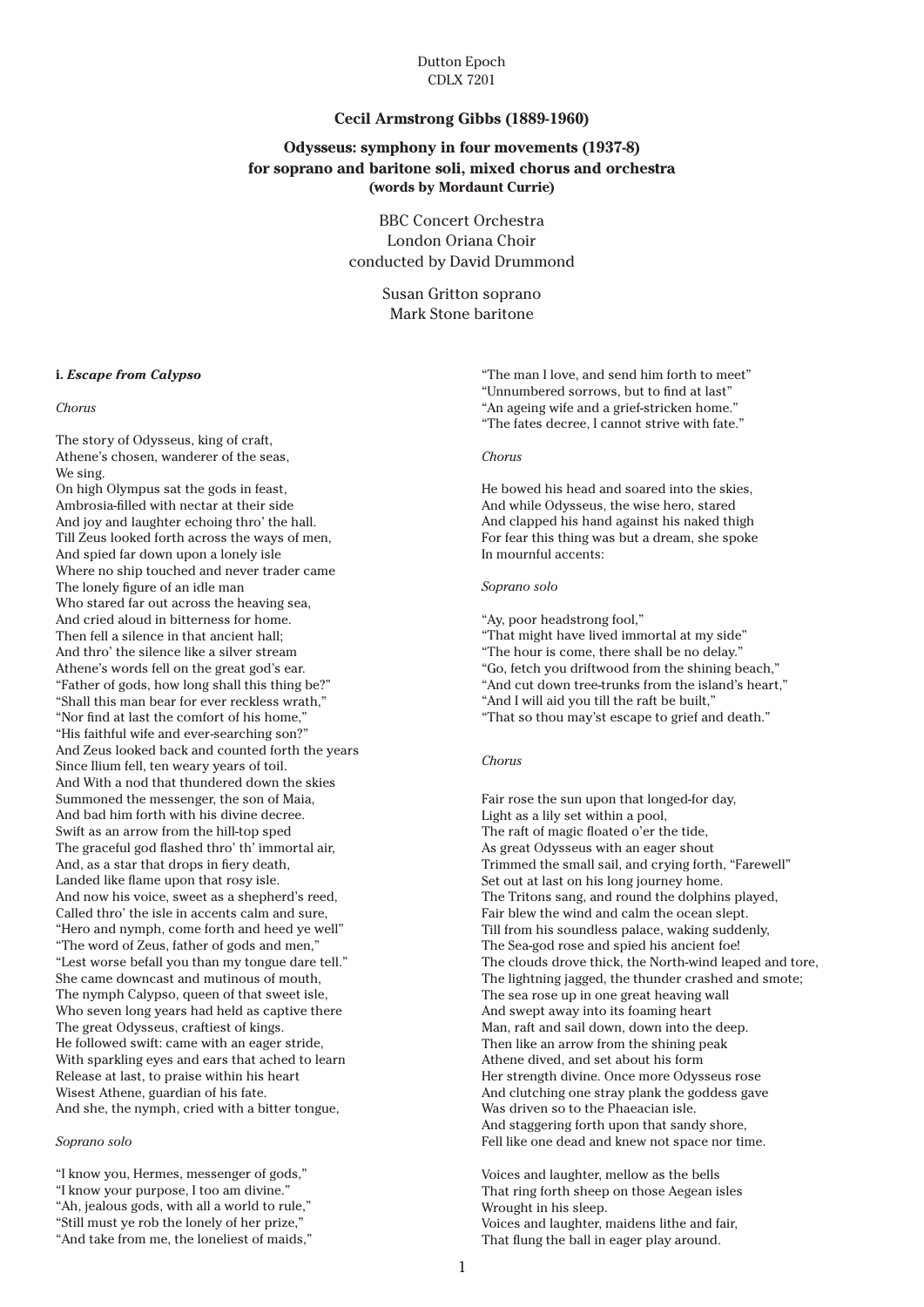He stared and called. They cried in fear and fled; Save one firm-set, the princess of that land, Nausicaa, wise daughter of the king. To whom Odysseus told with easy craft A merchant's tale of wreck and overthrow, Beseeching aid which gracefully she gave, And brought him so rejoicing to her home. Now is he set at great Alcinous' side Feasted and strong: and now the minstrel waits To glad their hearts with tales of strife and worth.

# *Baritone solo*

Grandly the minstrel sang of the heroes' might unavailing, Sang of the gods that fought manlike on the meadows of Ilium: Sang of Achilles dead, of the wondrous beauty of Helen, Helen that walked as a star, till all men wept at the vision, Crying their lives were nought, so-be she gladdened the city: Sang of immortal names, great kings, of Hector and Ajax, Sang till the tears coursed down like rain on the face of Odysseus.

## *Chorus*

On high Olympus sat the gods in feast. Full pleased were they and their great hearts rejoiced To see the wise Odysseus known and hailed. Till at the nod of Zeus the thunder rolled And filled the gleaming valleys far below.

# **ii.** *Circe*

# *Baritone solo*

The story of Odysseus, king of craft, Told to Alcinous, Phaeacia's lord, Of strange things done upon Aaea's isle, When he set forth with that god-given herb, The sacred moly, to encounter her, Circe the wise, first daughter of the Sun, Who held with strange enchantments 'neath her hand The rash companions of his strife and toil.

#### *Chorus*

Through windless fields where sleep's red poppy grows And hangs its head by fateful dreams downcast, He went with stealth as some wise hunter goes, Who knows not yet what waits him at the last. And now there rose Against the sky's deep amaranthine blue The misty pillars of a house dream-planned: And no wind blew And no voice spake in that dream-haunted land. Dim echoes of his footfalls on the stone Of that vast court came whispering to his ear. Amazed he stood, touched with that shrinking fear The wanderer feels who is no more alone, Uncertain of new meetings. All around Came hopeless, hapless, weary-eyed and fond, Four-footed things that gave no speech nor sound, But gazed for ever to that house beyond And agonised with mournful human eyes To pass once more that lotus-carven door; Beasts that were men before, Held 'neath her charm, Who waited there poised with uplifted arm; A lovelier queen than ever tale hath told With ivory skin and hair of sunset gold, And whispering throat that softly broke to song.

# *Soprano solo*

"0, wisest king, 0, hero of the deep" "From toil set free!" "To these dim halls and palaces of sleep" "I welcome thee." "Here in this goblet lies all peace distilled:" "The cup is filled," "Drink this to me."

"Here is an end of tempest and of tide;" "No sisters three" "Shall cut the thread that binds me to thy side," "My king to be." "Here in this goblet youth immortal lies:" "Look in these eyes," "Drink this to me."

"Lost hopes, lost loves-what boots it to pursue?" "Ah, leave them be." "Not Procne to her moon shall prove so true," "As I to thee." "Here in this goblet lies love's passionate sum:" "The hour is come!" "Drink this to me!"

# *Chorus*

Ah, maddening sweet her lips and voice and eyes And drowsy mien.

But he most wise,

Clasping the sacred flower that none can charm Drank deep and pledged the beauty of the queen, Who stood imperious with uplifted arm That pointed outward to that shrinking pack, And bade him forth to join them. Safe from harm. Once more he drank, and so gave answer back.

#### *Baritone solo*

"Shall fate rule all? Or art thou fate," "To map for me all years to come?" "Must I slink four-foot out to wait" "With these my comrades patient, dumb?" "Shall life and death wait thy behest?" "Perchance, fair queen, the gods know best."

"This hall is sweet with drowsy flowers," "Mark thou this flower, god-picked for me." "Can there be powers beyond thy powers?" "Could this poor herb prove match for thee?" "'Twere folly! Yet I drink and wait." "Perchance, great queen, thou art not Fate."

# *Baritone solo*

"By this bright sword here at my hand," "Save thou release my comrades all," "Thyself shall learn what gods command," "What fates bear rule! Make speed and call" "Thy spells of change. Restore their state!" "Fate rules thee, queen, and I am Fate!"

#### *Chorus*

As one who walks in dark strange ways of sleep, With wide-strained eyes she moved a faltering pace; Now glanced at that keen sword, then with one sweep Flung forth her arm and with immortal grace Of arching limb pronounced the fatal charm. Forthwith there broke A cry that split that immemorial calm And left the silence one vast echoing peal.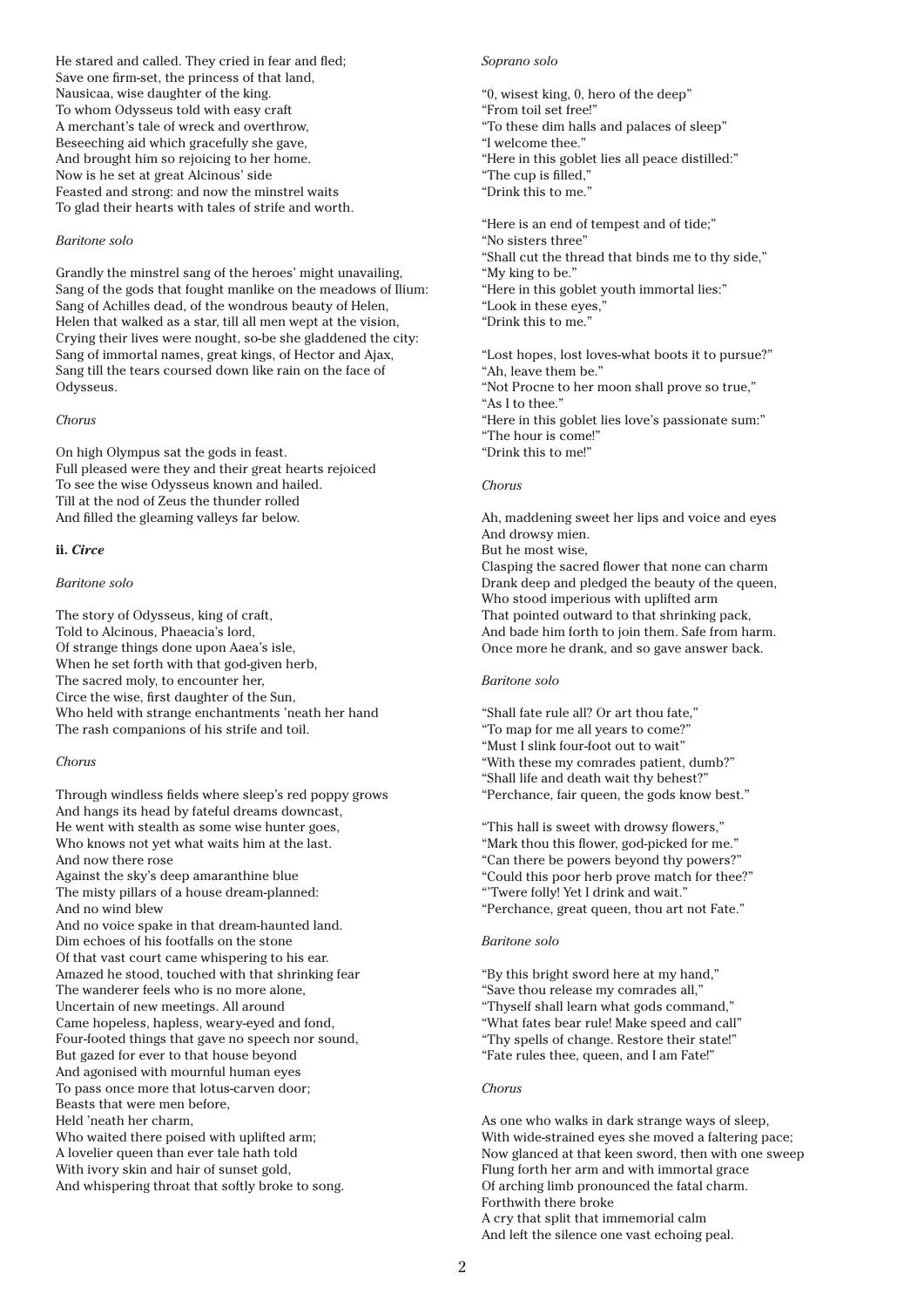And suddenly about him eager, real, His comrades stood and pressed his hand to kiss.

# *Baritone solo*

But heart aflame that they had suffered this, In wrathful pity for their tears unstayed, He turned again the menace of his blade And paused an instant, eager for the stroke.

# *Chorus*

And slowly, slowly, gathering like a cloud, Fear fell about her till her face was bowed, Her arms drooped lifeless, lowlier, lowlier yet Her body drooped, until her lips were set There 'gainst his foot, pale lips that pleaded "Life!"

# **iii.** *Cyclops*

## *Chorus*

Swift across the wine-dark sea, Dancing thro' the tumbling spray, Wind astern and sail so free, Bent the ship her homeward way. Singing gaily as they swing Oars that dip and rise and foam, Work the crew, while that wise king Guides the ship and aches for home.

# Land! land! land!

Ease the oar and drop the hand! Free the sheet and let her run! Comrades, comrades have we won Home at last? Ah, master, say Are we come to Ithaca? Battle, tempest, famine past, Have we won to home at last? Vain their hope, but his great heart Taught by her, the goddess wise, Straight beguiled them with such art, They forget their fretful cries. Eager now each leaves his oar, Slips into the tumbling main, Fords the shallows, climbs ashore Praising Zeus for land again.

Grim stands Etna belching flame, Nought they heed, since all around Feed the fat sheep, fearless, tame. Gently, gently, make no sound! Hey, we have her! – strike in deep! Trojan sheep were ne'er so fat, Food and wine and then good sleep. Father Zeus! What sound is that?

# *Chorus*

With a roar like drums The Cyclops comes. Burns like fire The blood-red eye: A pine tree's trunk He shakes on high: Roars once again, Then dashes twain To frightful death. Vain to plead, He will not heed: Driving before Both man and flock To that vast cave,

Dank as the grave, Where one huge rock Seals fast the door.

# *Baritone solo*

Ah, wine, that maketh glad the hearts of men, What worth was thine to great Odysseus then. Who proffered high the goatskin brimming full To that vast throat that drank half at a pull, Then laughed and bawled in ecstasy abroad, 'Twas nectar fit for gods and sunshine stored. Ah, wine, that maketh glad the heart of man, What tricks were thine? This giant straight began To sing in tones that shook the mountain cave This drunken stave.

## *Chorus*

"Ah, fretful boy," "That would annoy" "My heart, 0 imp of treason!" "No more I'll heed" "Thy wounds that bleed," "But sing and sing" "This blessed thing," "This grape that scorneth reason." "Fa, la, fiddle faddle fa!" "I'm tall as any little star:" "I'm light as any thistledown:" "More, more! And let me drink and drown!"

"Ah, treacherous maid," "That truant played" "And dared to love another!" "No more I'll care" "That thou wert fair," "But sing and sing" "This blessed thing," "This grape that can grief smother." "Fa, la, fiddle faddle fa!" "I'm tall as any little star:" "I'm light as any thistledown:" "More, more! And let me drink and drown!"

"Ah, gentle sleep," "That man and sheep" "And god and Cyclops borrow!" "I'll drink in dreams" "Of wine in streams," "And sing and sing" "This blessed thing," "This grape that endeth sorrow." "Fa, la, fiddle faddle fa!" "I'm tall as any little star:" "I'm light as any thistledown:" "More, more! And let me drink and drown!"

## *Baritone solo*

And as those rumbling echoes die to nought, This self-same sleep the drunken fool hath caught, Who lifeless lies the rock-sealed door athwart.

## *Chorus*

Stealthily, stealthily lift the staff! Into the fire with it! Wait, it gleams. Now we'll trouble the monster's dreams, Into his eye with it! Press! Press on! Leap for your lives, 'tis done, 'tis done! Came a roar that split the sky, Hurled the waves in headlong streams;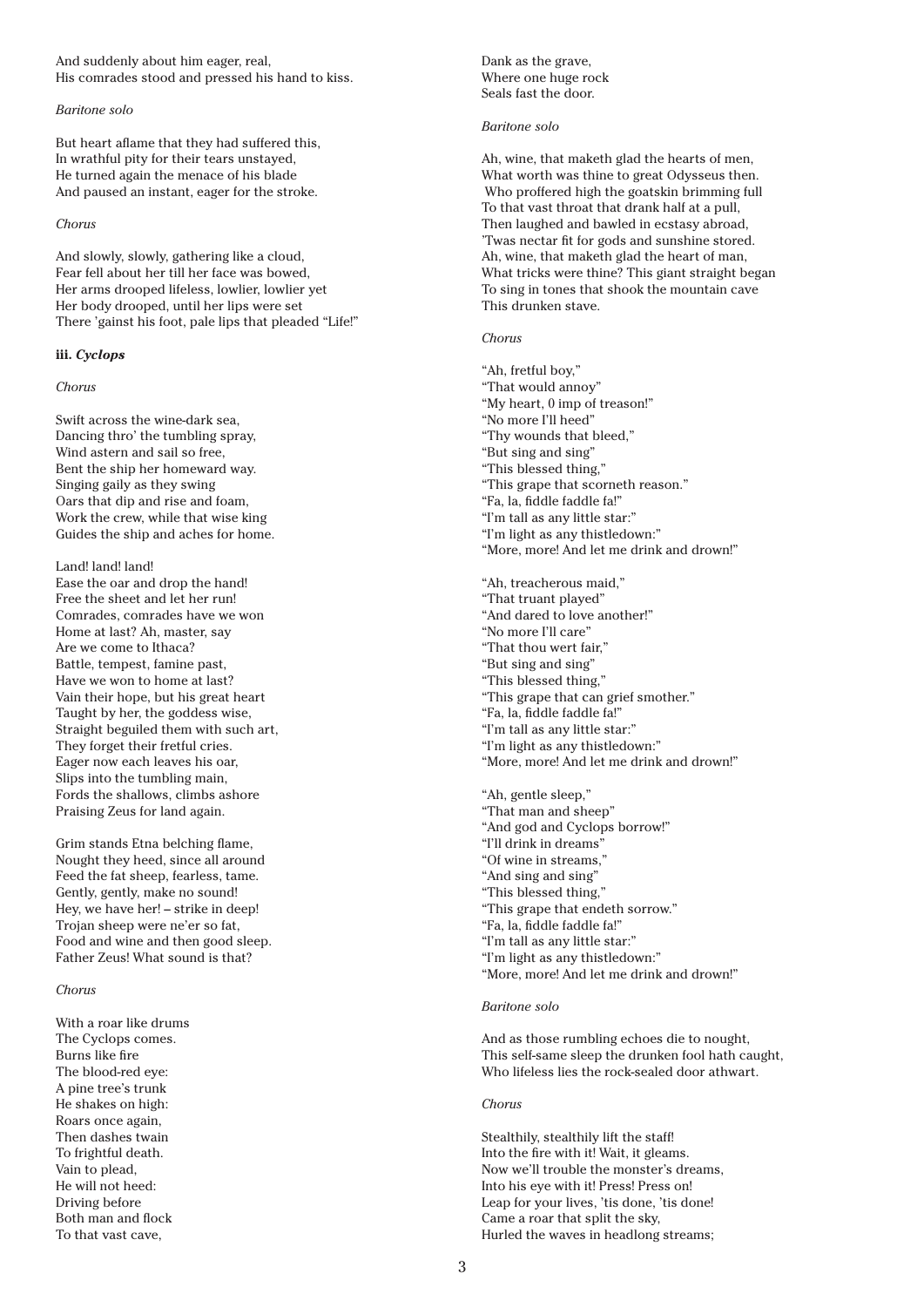Great hands clasp the sightless eye, Great limbs writhe, as waked from dreams, Cyclops lifts, an instant stands Threshing madly to and fro, Then with eager clutching hands Seeks and seeks the hidden foe.

Round! round! round! Retch and roar and senseless sound; Clumsy foot and groping hand Search in vain, untouched they stand. Safe they hide till he once more Turns him back with baffled wit, Sinking with a groan to sit Huddled there beside the door.

Blest be dawn that kindled hope, Hope that stirred the wise King's thought. Straight he takes the monster's rope, Pens the flock till each is caught, Binds his fellows one by one 'Neath each wondering sheep and fast Grips the great ram, till the sun Brings back light to earth at last.

Now the patient flock grown wise Softly bleats and would be gone. Sullenly doth Cyclops rise, Falters once, then groping on, Finds the door and flings it wide, Bids them on, yet ere they go, Feels each back, the shepherd's pride, Feels nor dreams what hangs below.

In freedom's thought To madness wrought Stands each one With straining eye: Their aching hands They lift on high, Greet with a shout The world without, And dance for joy. Cyclops hears, He pricks his ears, Seeks all about, Behind, before, Through that vast cave, Dank as the grave. Then with a roar Comes charging out.

Fast, fast as feet may run, Urging, calling, speeding on, Breathless, aching, stumbling, striving, Praising, cursing, still contriving Each to keep his place and pace. Far behind like rolling thunder Dashing rocks and trees asunder, Comes the Cyclops roaring on! Now the shallows ripple o'er us, Now the blessed ship's before us, Up and up and in and in! Like a bird she takes the sea, Fills the sheet, the wind comes free!

And Athene's owl goes hooting by As the goddess laughs on Olympus high.

#### **iv.** *The Return*

## *Chorus*

Ah, patient queen, in thy dark lonely bower, What sounds assail thy solitude and grief? The voices of thy suitors rise and beat Like some wild flood that may not be denied And cry thee forth. Rise- up, Penelope! Take up the bow that shall decide thy fate And with proud head go forth to meet thine hour. Look long, fair queen, lift those tired eyes and see, One rests apart from that vile clamorous throng. What form is this clad in a beggar's robe That stands a rock 'mid swirling tides of men, That hurl reproach on that fond faithful head? Look long, fair queen, this is fate's gift to thee. Ah, lonely queen, and must fate try thee still? Thou know'st him not, yet he with eager gaze Devours once more that gladness of thy grace, Drinks like an eagle from that heavenly spring, Thy beauty's fount: then like an eagle turns With flaming eyes, as wild impetuous hands Seize fast the bow, whose fatal gift is death.

Now each in turn with instant force Bends hands and thews to win this course. Flushed eager face, arched straining back, Strive how they will, the string hangs slack. He mocks them each with taunts that burn, Till spent and faint these weaklings turn, Fling him the bow with curse and jest And bid him do a beggar's best. Upright he stands, with grace like flame Athene decks his face and frame. One instant poised with arms outflung, One godlike thrust – the string is strung! Loud sings the bow – the keen shaft falls, There wakes a cry that fills the halls. Shaft upon shaft, the great bow sings: Shaft upon shaft unerring wings. Shout upon shout, then clamours die. A pleading moan – a shuddering sigh. With noiseless wing Death passes by.

# *Duet*

Man shall not toil for ever, nor be thrust 'Mid endless dangers, since the gods are just. Man shall not wait for ever to endure Unjust oppression, since the fates are sure. 0, goddess mighty, faithful and all-wise, Our lives and fate upon thy blessing wait, Let our new bliss be pleasant in thine eyes. 0, goddess, hail! 0, great Athene, hail! Thy word is sure, thy wisdom shall not fail.

Love, thou hast conquered! Time could not vanquish thee, Grief could not master thee, Patient, immutable. Love thou hast conquered! Seas could not bury thee, Charms could not baffle thee, Glorious, impregnable! Love, thou hast conquered! Now from your happiness Turn to make recompense, Crying Athene's praise, All wise and bountiful. She that hath succoured you, Goddess immortal!